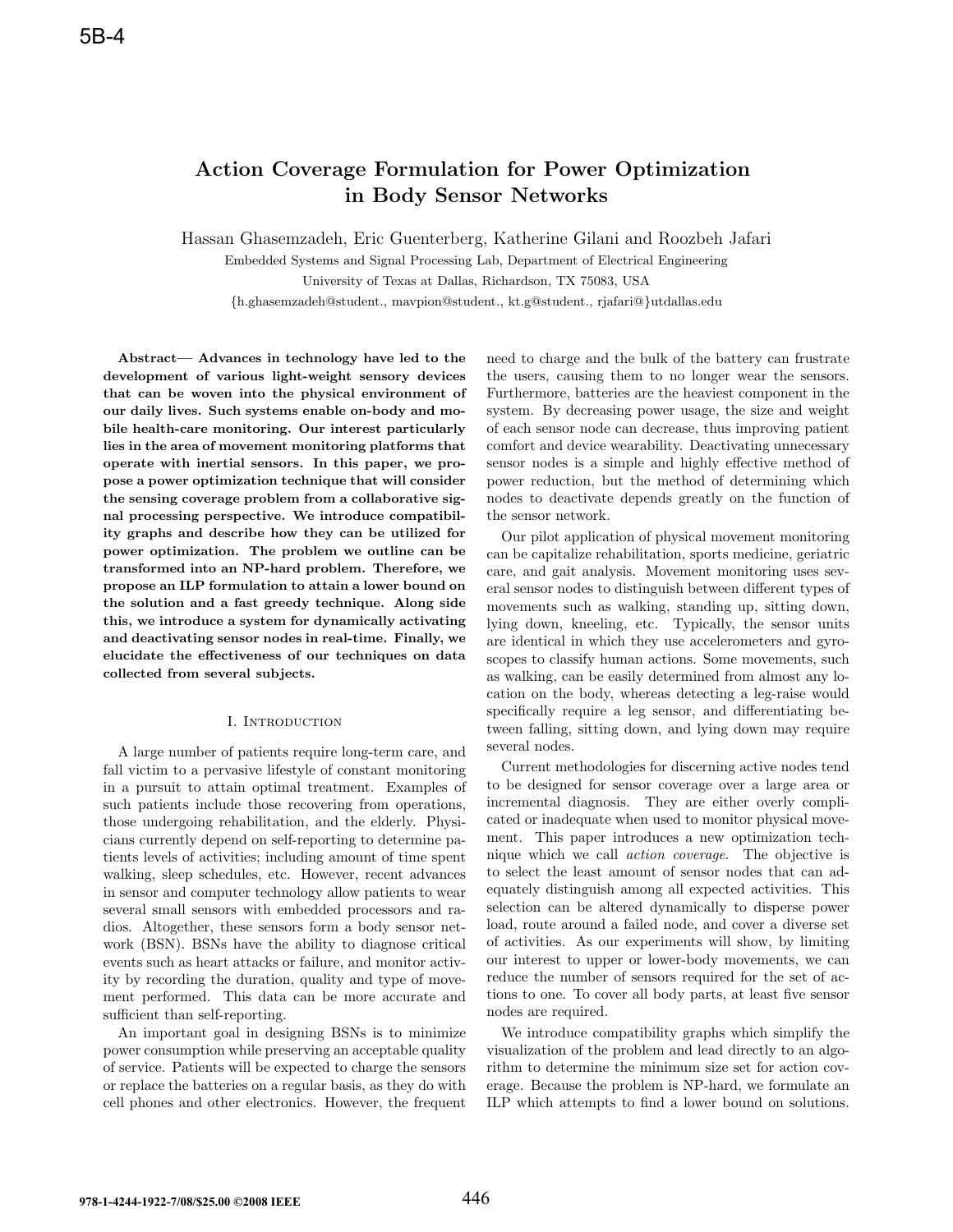We also provide a quick heuristic algorithm which represents a reasonable approximation. Finally, we present experimental verification of these techniques.

## II. Related Work

A great deal of work has been done to minimize the number of homogeneous nodes covering a geographical area. Authors in [1] describe a method of forming disjoint sets of sensor nodes such that every set is capable of monitoring the area. The area is divided into fields and the field covered by a minimal number of nodes is called critical. The algorithm then selects the nodes that cover the critical elements. Another coverage mechanism is presented in [2] in which each node continuously makes decisions to activate or deactivate itself using information from its neighbors. A sensor becomes inactive if it discovers that its neighbors can effectively monitor its area. Authors in [3] model the problem as disjoint sets in an undirected graph where sensors correspond to vertices and an edge represents two sensor nodes that are within close proximity. A graph coloring mechanism finds the minimum number of active nodes. Several other techniques can be found in  $[4, 5, 6, 7]$ .

Certain distributed tracking systems employ a method of utilizing collaborative signal processing to determine which sensors must be initiated. An information-driven sensor collaboration technique proposed in [8] decides which node is most appropriate to perform the sensing. Such tracking approaches often attempt to estimate the future position of a target, given its past and present positions.

The above techniques utilize the sensing range of each sensor node to minimize the number of sensors completely covering a geographical space. Such area-based approaches are not necessarily effective for physical movement monitoring and BSNs. In this case, complete coverage of the body is not necessary; it is simply a reliable indication of which actions the body is performing are important. Furthermore, the technique of sequentially activating sensors employed in tracking systems may not apply to physical movement monitoring systems. This is because actions such as standing, walking, or kneeling are relatively short and the key identifying features may occur early in the movement. Therefore, it is essential to activate all the required sensors before the action occurs.

Another power reduction strategy involves decreasing the communication overhead for classification. With this technique, each sensor node will individually perform a preliminary classification and send the result to a central node identified as the "master" node. The master can combine the results for a final classification. A significant technique presented in [9] is boosting, in which each individual classifier is re-sampled and the majority of votes are used to combine the results. AdaBoost [10] is another decision combiner that uses a weighted voting scheme to make a global decision. It combines a set of hy-



Fig. 1. **A node with inertial sensors**

potheses through weighted majority voting of the classes predicted by each hypotheses. These collaborative classifiers were designed to be executed on a single system, and therefore do not address communications overhead. Authors in [11] propose a distributed classification system for wireless sensor networks. In their system, hard decisions made towards individual nodes are communicated over noisy links to a coordinator node which optimally combines local results to make a final decision.

Our research takes a novel approach by combining both classification and coverage. We employ the results of the classification to reduce the number of active nodes. Moreover, during the classification stage, we demonstrate an approach to further reduce the number of nodes needed to communicate.

At the present stage of our research, we exclusively focus on reducing the number of nodes, and thus have not investigated integrating standard collaborative classification techniques into our system. In one of our tests, we utilize a collaborative algorithm directly suggested by our compatibility graphs. In comparison to the alternative, the effectiveness of this technique has not yet been analyzed.

# III. System Architecture

The pilot application for our research is physical movement monitoring. Our system consists of several sensor units; where each has a tri-axial accelerometer, a bi-axial gyroscope, a microcontroller, and a radio, as shown in Fig. 1. The processing unit of each node, or mote, samples sensor readings at 22 Hz and transmits the data in a wireless manner to a base station using a TDMA protocol. Our motes, Tmote Sky, are commercially available from motiv $\mathbb{B}$  and are each powered by two AA batteries. The sensor board is custom-designed, and the base station is a separate mote connected to a laptop by USB. For our experiments, we arranged eight sensor nodes on our subjects as shown in Fig. 2.

The signal processing and classification is a six step process as shown in Fig. 3.

1. Sensor data collection: The data is collected from each of the five sensors on each of the eight sensor nodes at 22 Hz.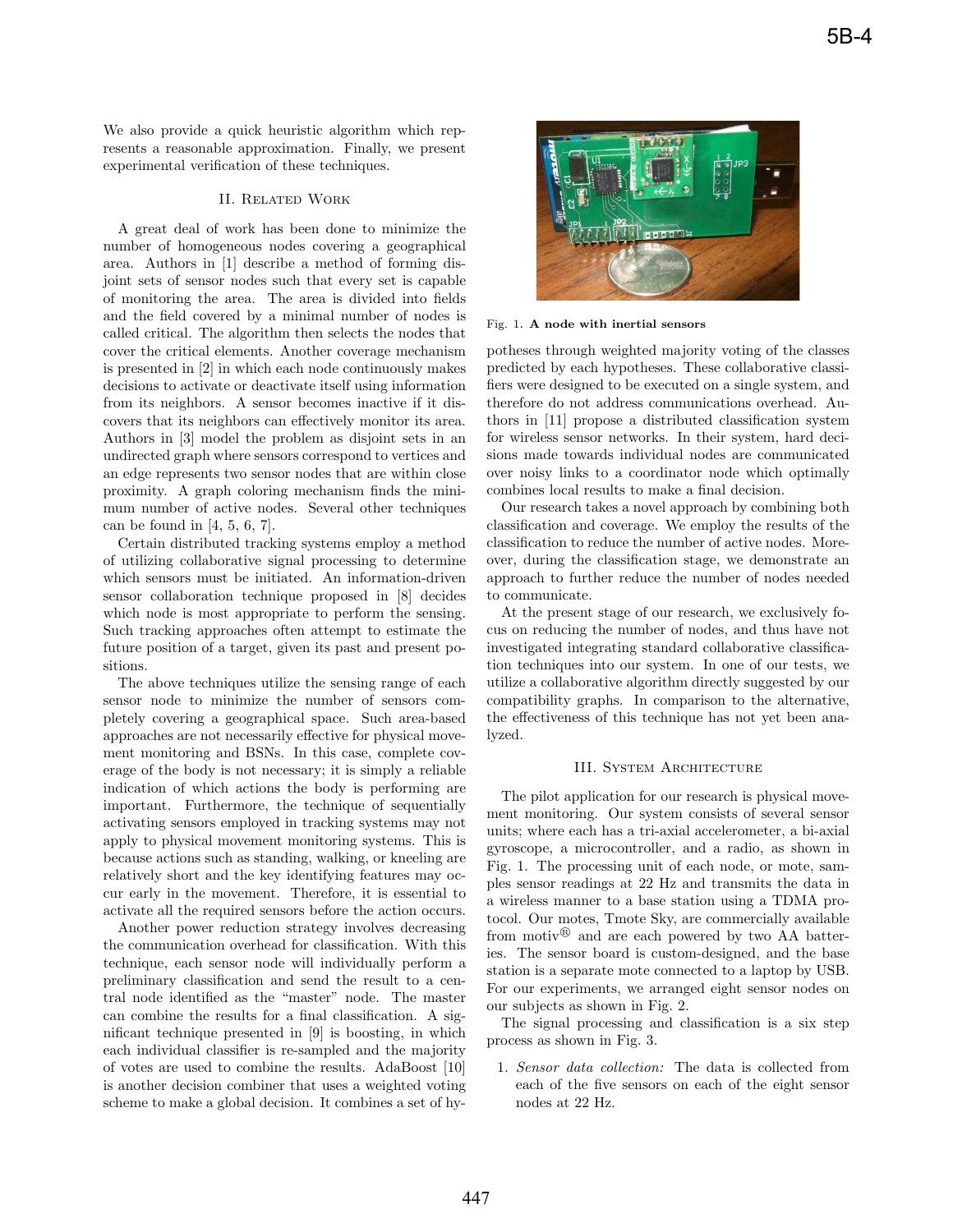

Fig. 2. **Experimental subject wearing eight sensor node. Each node has a tri-axial accelerometer and a bi-axial gyroscope**



Fig. 3. **Signal processing flow**

- 2. Preprocessing: The data is filtered with an eightpoint moving average.
- 3. Segmentation: We determine the portion of the signal that represents a complete action. For experimental purposes, this is done by manually making the actions.
- 4. Feature Extraction: Single value features are extracted. Features include:
	- Mean
	- Start-to-end amplitude
	- Standard deviation
	- Peak-to-Peak amplitude
	- RMS power
- 5. Per-Node classification: Each node uses the aforementioned features to determine the most likely action. We use  $k$ -Nearest Neighbor  $(k$ -NN) classifier due to its simplicity and scalability.

6. Final classification: The final decision can be made using either a data fusion or a decision fusion scheme. We utilize the former method by feeding features from all sensor nodes into a central classifier.

We currently process all our data offline in MATLAB. This is convenient for rapid prototyping and algorithm development. In addition, we have yet to develop an approach to automatically segment the data into actions and inactivity. Our simple processing will be performed on the nodes once we develop this automated action segmentation.



Fig. 4. **Evolving towards a compatibility graph**

# IV. Preliminaries

Action coverage refers to how well a system can distinguish between various actions or events. In our system, we have a variety of sensor nodes placed around the body. While detection of all studied movements requires global view of the system, each individual node in the system has local knowledge of the event taking place. The amount of knowledge presented by each node determines the ability of the node in regards to action recognition. An example is shown in Fig. 4. In Fig. 4a, we show an example of two feature spaces. The ellipses represent classification boundaries. In reality, the shapes are not perfect ellipses. Each node in our system has five data streams (x, y, z acceleration, and x, y angular velocity) and five features per data steam, formulating 25 dimensions per node.

Regions where the ellipses overlap represent potential misclassifications. Any point in the intersection of A and B or B and C cannot be confidently assigned to either class. In Fig. 4b, overlapping vs. well separated classes is translated into a conflict graph. The vertices represent classes, and the edges represent ambiguities between the classes. Finally Fig. 4c, so called compatibility graph, is generated by complementing the conflict graph of Fig. 4b. If a compatibility graph is not complete, then there there exists some movements that the node cannot correctly classify. A complete graph is equivalent to the capability of distinguishing between every pair of classes.

One of the most popular class separability measures in the field of pattern recognition is the Bhattacharyya distance [12]. This measure is related to the well-known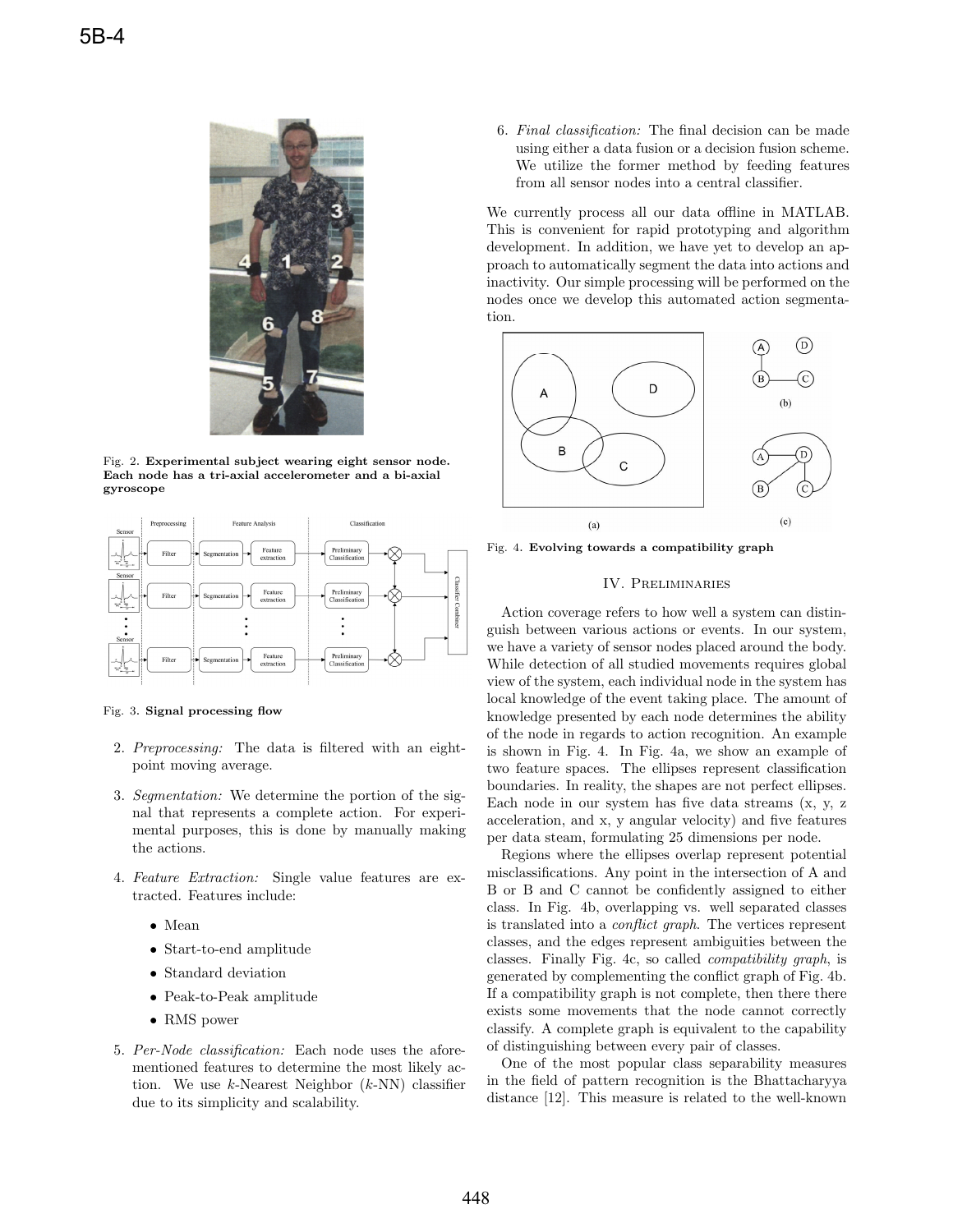Chernoff bound and therefore has an explicit expression for a generalized Gaussian distribution. The Transformed Divergence is another common empirical measure of class separability, which is computationally simpler than the Bhattacharyya distance. However, the Bhattacharyya distance is more theoretically sound because it relates directly to the upper bound of the probabilities of classification errors [13]. Both the Transformed Divergence and Bhattacharyya distance measures are real values between 0 and 2, where 0 indicates complete overlap between the signatures of two classes, and 2 indicates a complete separation between the two classes. Both measures are monotonically related to classification accuracies. The larger the separability value is, the better the final classification result.

In our experiments, we exploit the Bhattacharyya distance as a measure of separability between pairs of classes. This measure has an explicit expression for a generalized Gaussian distribution. Since we are dealing with such distribution, we make the Bhattacharyya distance as our probabilistic distance. The distance between two distributions i and j is represented by  $\beta(i,j)$  in Equation 1 where  $\mu_i$  and  $\Sigma_i$  denote mean vector and covariance matrix associated with distribution i respectively.

$$
\alpha(i,j) = \frac{\beta(i,j) = 2(1 - e^{-\alpha(i,j)})}{\frac{1}{8}(\mu_i - \mu_j)'\left((\frac{\Sigma_i + \Sigma_j}{\mu_i - \mu_j})^{-1}(\mu_i - \mu_j) + \frac{1}{2}\ln(\frac{\Sigma_i + \mu_{i,j}}{\sqrt{\Sigma_i(\Sigma_j)}})\right)}
$$
(1)

**Definition:** Two classes  $i$  and  $j$  are said to be compatible if they have complete separability.

The Bhattacharyya distance is assumed to be directly related to the classification accuracy. Also assuming that the Bayes error is approximately equal to the upper bound that is characterized by Bhattacharyya distance, the distance is the lower bound of classification accuracy [14].

#### V. Problem Formulation

## *A. Problem Definition*

The action coverage problem is used to find a nominal set of nodes that still encompass full coverage within their capacity. This is equivalent to the set cover problem, which is NP-hard. Consequently, our goal is to compute the minimum number of nodes that achieves full action coverage. This can be accomplished using either an ILP or greedy approach. The ILP is used to obtain the lower bound of the solution, while the greedy approach provides a fast heuristic. The quality of the solution generated by the greedy algorithm is compared to the lower bound generated by the ILP in the experimental results section.

# *B. ILP Approach*

In this section, we present an integer linear programming formulation for action coverage problem. Since each node is represented by a graph, we state this problem as follows.

**Problem:** Given compatibility graphs  $G_1 = (V, E_1)$ ,  $G_2 = (V, E_2), \ldots, G_n = (V, E_n),$  and a complete set of all edges  $E = \bigcup_{i=1}^{n} E_i$ , select a subset of graphs  $G'_1, G'_2, \ldots, G'_m$  taken from  $G_1, G_2, \ldots, G_n$ , such that  $\bigcup_{i=1}^{m} E'_i = E$  and m is minimized.

The corresponding ILP formulation is presented as follows:

$$
x_i = \begin{cases} 1, & \text{if graph } G_i \text{ is selected} \\ 0, & \text{otherwise} \end{cases}
$$
 (2)

$$
Min \sum_{i=1}^{n} x_i
$$
\n(3)

subject to:

$$
\sum_{i:e_j \in G_i} x_i \ge 1 \qquad \forall e_j \in E \tag{4}
$$

The variables  $x_i$   $(i = 1, 2, ..., n)$  are to indicate if graph  $G_i$  is selected to form a complete graph. The inequality constraint (4) ensures that for each edge  $e_i$  in the complete graph, at least one of the compatibility graphs that contains that edge is selected. The objective function (3) attempts to minimize the number of graphs selected to form a complete graph. This is equivalent to minimizing the number of active nodes, which suitably leads to energy reduction in the system.

#### *C. Greedy Approach*

The greedy approach selects the compatibility graphs using the following approach: at each stage, it picks a compatibility graph  $G_i$  that covers the most of uncovered edges; next it picks the next graph that covers the most remaining edges; this continues until all edges are covered. At the end of the algorithm, graph  $G$  will be a complete graph. A detailed description of this approach is shown in Algorithm 1.

| <b>Algorithm 1</b> Greedy Solution for Action Coverage                       |
|------------------------------------------------------------------------------|
| <b>Require:</b> Set of compatibility graphs $G_1 = (V, E_1), G_2 = (V, E_2)$ |
| , $G_n = (V, E_n)$                                                           |
| <b>Ensure:</b> Target complete graph $G = (V, E)$                            |
| $CG = G_1 \cup G_2 \cup  \cup G_n$                                           |
| $G = \emptyset$                                                              |
| while $G \neq CG$ do                                                         |
| for all uncovered graphs $G_i$ do                                            |
| $\alpha_i =  G_i \cap (CG - G) $                                             |
| end for                                                                      |
| Find uncovered graph $G_i$ s.t. $G_i = \text{argmax}_i {\alpha_i}$           |
| $G = G \cup G_i$                                                             |
| Add $G_i$ to the list of covered graphs                                      |
| end while                                                                    |

## VI. Dynamic Design Decision

Earlier, we presented static action coverage for a movement monitoring system. That is, the minimum number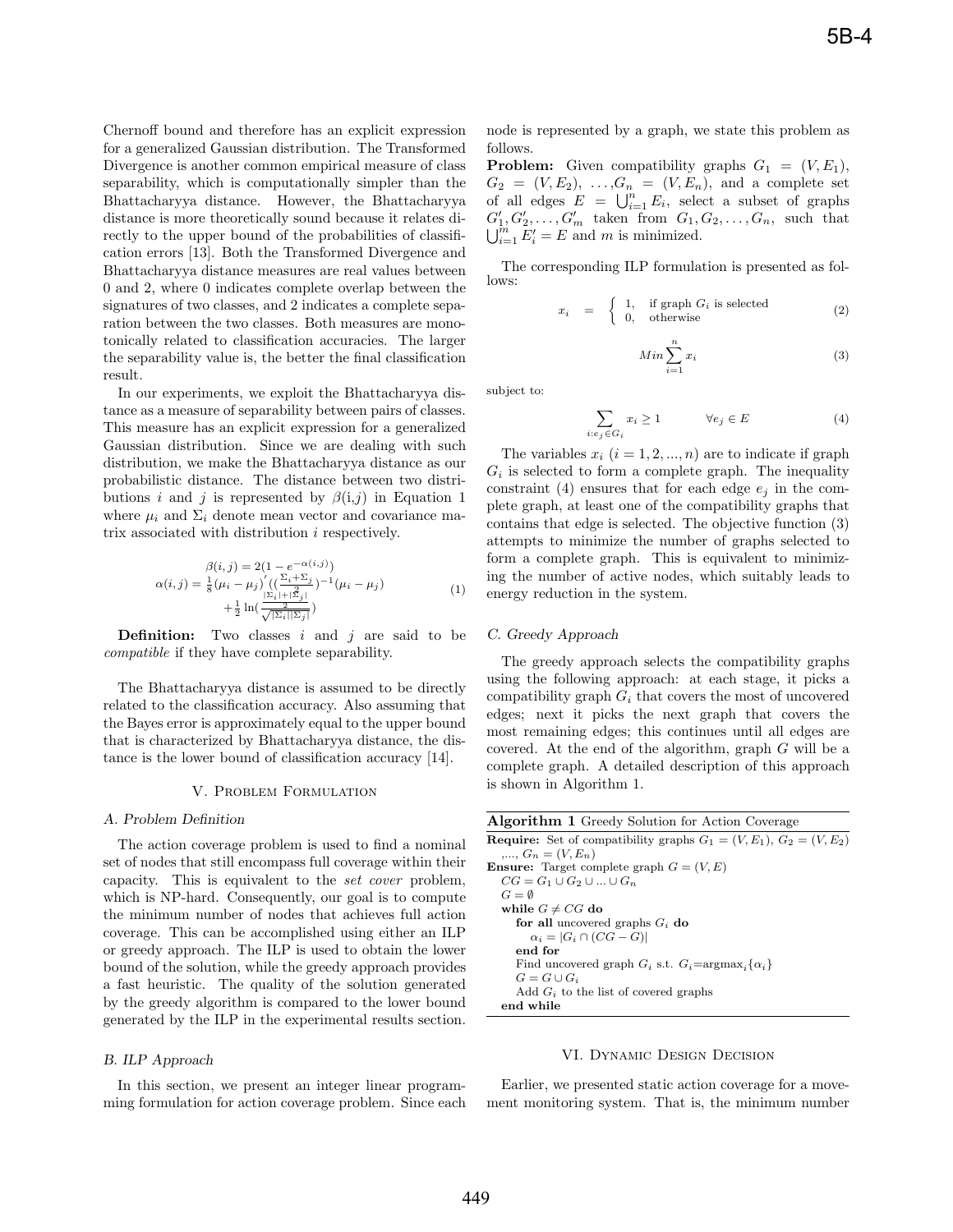of active nodes that cover all actions. In this section, however, we study the potential of our approach in regards to dynamic deactivation of nodes. Once the action has occurred, each node classifies it individually. Final classification involves some notion of collaboration between the nodes. Moreover, further reducing the number of nodes involved at this stage reduces the communication overhead, and thus the power usage. Consider a system con-



Fig. 5. **Compatibility graphs for dynamic design decisions**

sisting of three nodes with compatibility graphs shown in Fig. 5. This system monitors subjects for five movements  $A, B, C, D$  and E. Nodes I, II, and III classify the movement as A, B, and D, respectively. The compatibility graph for Node I indicates that the movement could be A or B. Node II indicates that the movement could be B, D, or E; and for Node III, target movement could be one of D, B, or E. By intersecting these possibilities, we see that the global classification should be B. However, only Node II or Node III are sufficient to determine this. We could potentially reduce power by eliminating one of the nodes before initiating communication.

Hence, we propose the following approach: First, select a master node. This is done by selecting the node whose target movement vertex has the highest out degree. In this case, in the compatibility graph for Node I, movement A has an out degree of three, for Node II, movement B has an out degree of two, and for Node III, movement D also has an out degree of two. Thus, yielding Node I as the master. Next, add the master node to the solution space. Then, apply the action coverage problem from the master nodes's point of view, and find the minimum number of nodes that will achieve full coverage of the target movement at the master node: in this case, the edge (A,B) is missing from the master node, which can be covered by either of the remaining nodes. Finally, obtain the set of possible classifications from each of the remaining nodes (including the master), and intersect them to achieve final classification. Assume the action coverage allows Nodes I and II to be the active nodes. The results issued are  ${A,B}$  and  ${B,E,D}$  leaving B as the final target movement.

## VII. Experimental Analysis

We prepared an experiment with eight sensor nodes placed on a subject as shown in Fig. 2 using the motiv $\mathbb{B}$ motes with our custom designed sensor board. For each

TABLE I Movements for Experimental Analysis

|                | No. Description                                             | Category        |
|----------------|-------------------------------------------------------------|-----------------|
| $\mathbf{1}$   | Stand to sit                                                | Full            |
| $\overline{2}$ | Sit to stand                                                | Full            |
| 3              | Stand to sit to stand                                       | Full            |
| $\overline{4}$ | Sit to lie                                                  | $FU$ ll         |
| 5.             | Lie to sit                                                  | Full            |
| 6              | Sit to lie to sit                                           | Full            |
| 7              | Bend and Grasp                                              | Upper           |
| 8              | Kneeling, right leg first                                   | Lower           |
| 9              | Kneeling, left leg first                                    | Lower           |
| 10             | Turn clockwise 90 degrees                                   | Turning         |
| 11             | Turn counter clockwise 90 degrees                           | Turning         |
|                | 12 Turn clockwise 360 degrees                               | Turning         |
|                | 13 Turn counter clockwise 360 degrees                       | Turning         |
|                | 14 Look back clockwise                                      | Upper           |
|                | 15 Move forward (1 step)                                    | Full            |
|                | 16 Move backward (1 step)                                   | Full            |
|                | 17 Move to the left (1 step)                                | Full            |
|                | 18 Move to the right (1 step)                               | Full            |
| 19             | Reach up with one hand                                      | Upper           |
| 20             | Reach up with two hands                                     | Upper           |
| 21             | Grasp an object with one hand, turn 90 degrees and release  | F <sub>II</sub> |
| 22             | Grasp an object with two hands, turn 90 degrees and release | F <sub>II</sub> |
| 23             | Jumping                                                     | Lower           |
| 24             | Going upstairs (2 stairs)                                   | Lower           |
| 25             | Going downstairs (2 stairs)                                 | Lower           |

TABLE II MOTE LOCATIONS

|                 |                              | Movements  | ILP Solution      | Greedy Solution |
|-----------------|------------------------------|------------|-------------------|-----------------|
| No. Description |                              | Mote $#$   | 12345678          | 12345678        |
| 1.<br>2         | <b>Waist</b><br>Left-forearm | A11        | 01011011 01111011 |                 |
| з<br>4          | Left-arm<br>Right-forearm    | Upper Body | 01000000          | 01000000        |
| 5<br>6          | Right-ankle<br>Right-thigh   | Lower Body | 00001000          | 00001000        |
| 7<br>8          | Left-ankle<br>Left-thigh     | Turning    | 01010000          | 01010000        |
|                 |                              | Full Body  | 00101011          | 11001110        |

of the five data streams (x, y, z acceleration and x, y angular velocity), we extracted the five features previously listed. In this particular experiment, we had three male test subjects between the ages of twenty-five and thirtyfive. Each subject performed the twenty-five movements listed in Table I ten trials each. The following experimental analyses use the data collected from this experiment.

#### *A. Static Design Decision*

We compared the ILP and greedy approaches using our data. For each sensor node the Bhattacharyya distance was calculated between all movement pairs, and compatibility graphs were generated. A compatibility graph generated from our data is shown in Fig. 6 (For this figure, a subset of movements is shown for simplicity). Using the ILP and greedy algorithms, we determined the number of nodes needed to distinguish between all twenty-five movements. Thereafter, we split the movements into four mutually exclusive subsets, shown under the "Category" label in Table I. Table II compares the performance of the two methods on the full set of movements and on each subset. As expected, the ILP generated a slightly smallersized set of nodes compared to the greedy approach.

# *B. Dynamic Design Decision*

Throughout the classification, we used three of the trials from each subject and movement for training, and we